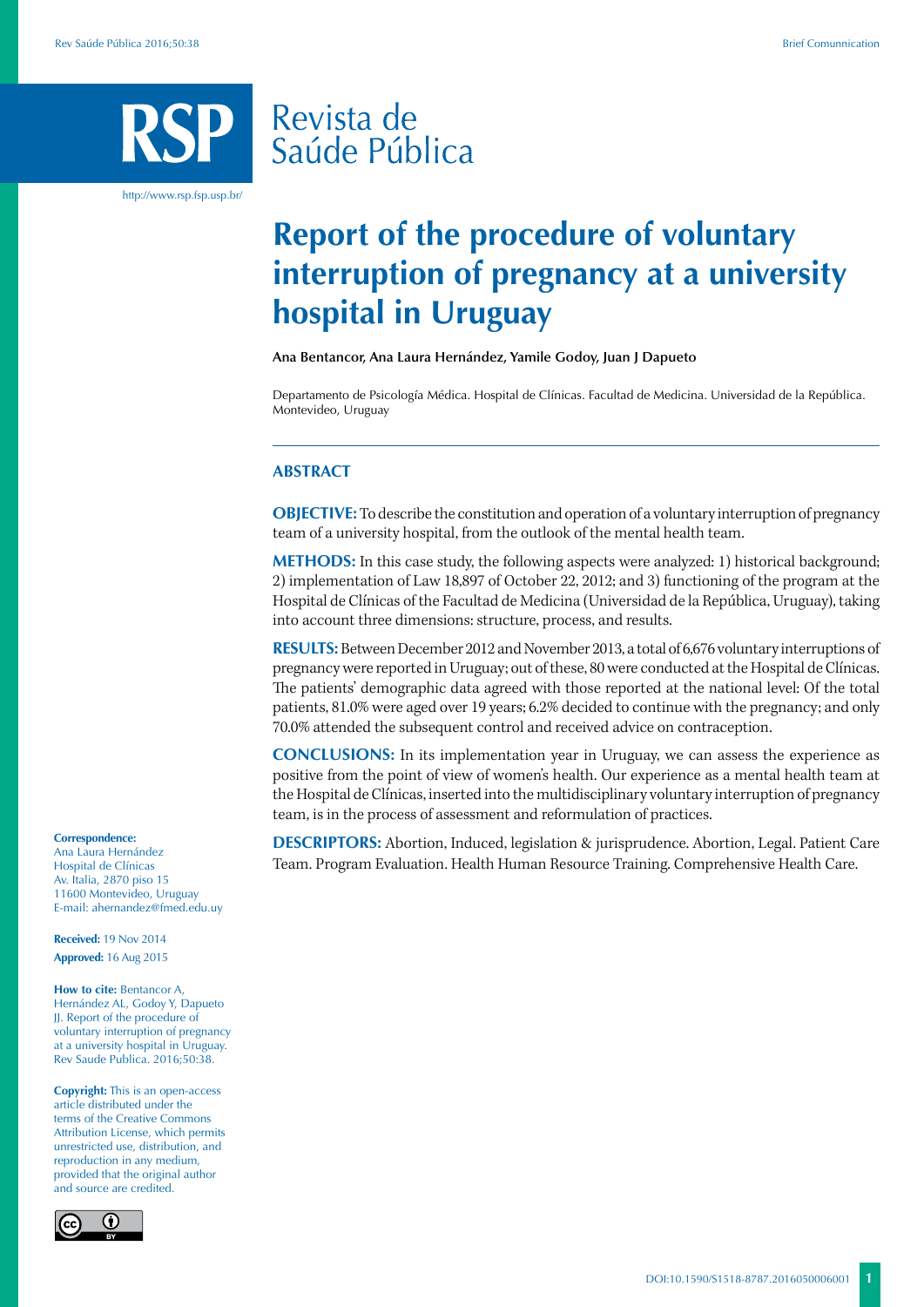# **INTRODUCTION**

In ancient societies, abortion did not mean a moral problem. Since the early days of Christianity, the ethical and moral aspects of abortion began to be discussed. In the year of 1869, Pope Pius IX proclaimed the theory of immediate hominization or ensoulment (the moment at which a human being gains a soul) at the moment of conception, an idea that has been maintained by the Catholic Church to the present day $^6$ . Since the early  $20^{\rm th}$  century, in Uruguay, abortion was criminalized, except in four situations: rape, honor of the woman's husband or father, economic distress, and serious risk to the woman's health.

Being considered a crime, most of the consultations had to do with post-abortion complications, and was followed by a complaint to the health authority. The fear of penalty led to the late appointment and high morbidity and mortality rates<sup>1</sup>.

In 2004, ISCAPCR (Health Initiatives Against Unsafe Abortion) model<sup>2</sup> was implemented, which proposed two interviews: a pre-abortion, to control pregnancy and inform and prevent the risk of the procedure; and a post-abortion, to rehabilitate the patient holistically and implement measures of contraception. This process culminated with the approval of Law 18,987, which enables the voluntary interruption of pregnancy (VIP) within the first 12 weeks of gestation for the Uruguayan women, minors or adults, and for foreign women residing in the country. The term extends to 14 weeks in case of rape, and throughout the pregnancy, in case of risk to the woman's health or fetal abnormalities incompatible with life outside the womb.

VIP healthcare teams have a gynecologist, a specialist in mental health, and a specialist in the social area. The procedure consists of four stages<sup>1</sup>. .

- VIP 1: appointment with physician or midwife, for information and performance of an ultrasound scan and blood group.
- VIP 2: interviews with the multidisciplinary team for information and advice for making a final decision. Five days of reflection must elapse before the VIP 3.
- VIP 3: if the patient confirms her decision, the gynecologist prescribes the medication (mifepristone and misoprostol). The procedure is usually performed on an outpatient basis, but it may be on an inpatient basis. Otherwise, a perinatal record is made. This is the only stage in which the gynecologist can have a conscientious objection.
- VIP 4: appointment with gynecologist for control and diagnosis of possible complications and to provide advice on contraception. If the woman fails to attend her appointment, she is contacted by telephone.

The purpose of this study was to describe the operation of the VIP healthcare team of the University Hospital, from the perspective of mental health professionals. The aim of this communication is to provide local and regional working groups with relevant information about this first stage of work, since Uruguay is the first country in the region to implement a program of sexual and reproductive health of this kind.

### **METHODS**

In this case study, we conducted the analysis of the structure, process and results of the VIP program of the Hospital de Clínicas of the Facultad de Medicina, Universidad de la República (UdelaR), in Uruguay, after its first year of application<sup>3</sup>. .

Patients were assisted in the Gynecological Polyclinic, according to the four stages provided for in the regulation.

In the psychological interview, the aim was to facilitate the decision-making process autonomously, avoiding giving advice and value judgments as well as to determine any support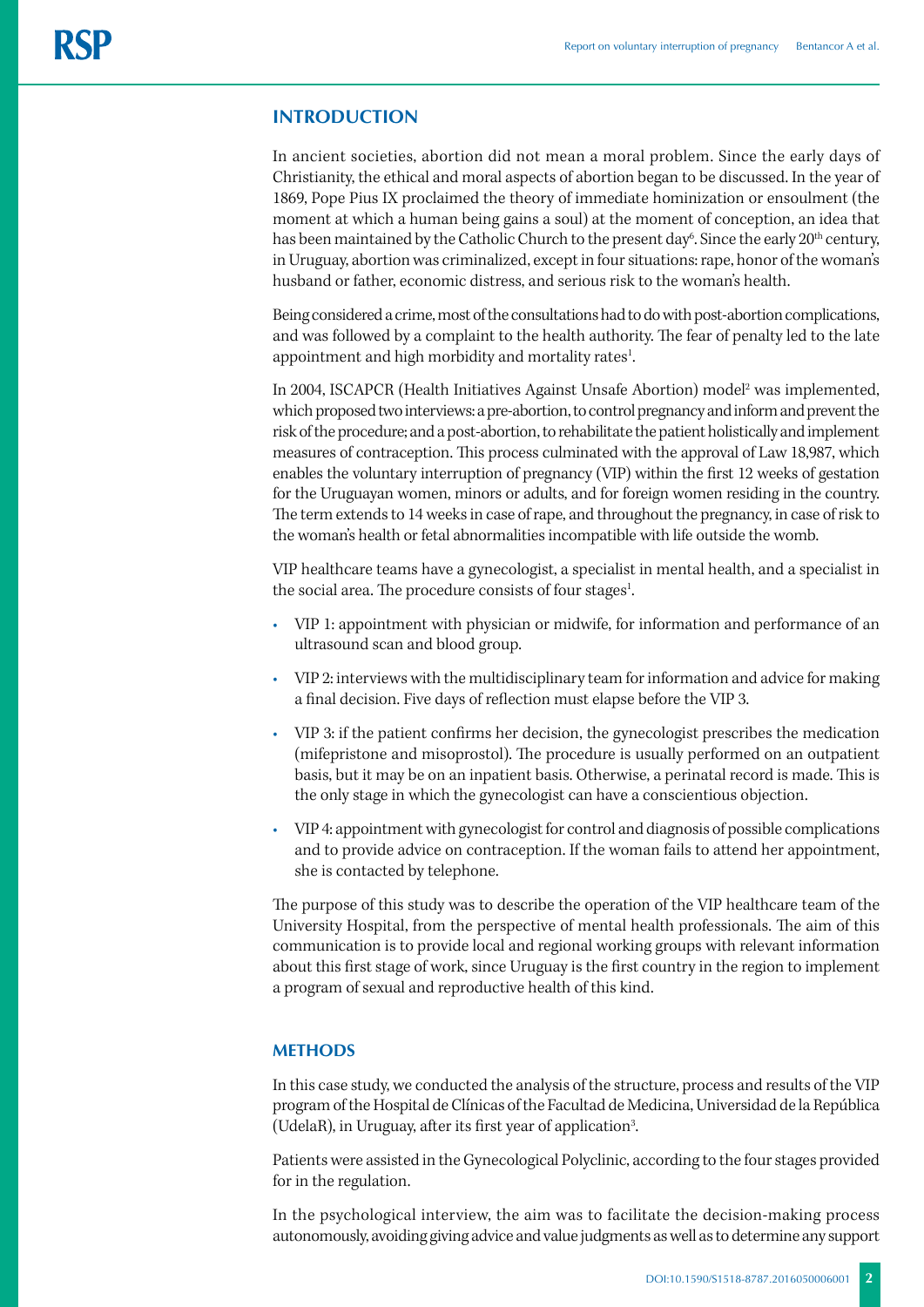resource requirements. A guideline for the performance of the mental health professional (Table 1) was created.

All information was gathered from medical records following the registration form provided by the Ministry of Public Health, which includes an informed consent form. In the interview by the mental health professional, the following issues were taken into account: personal psychiatric history, stressful life events in the past year, social and family support, and the presence of psychosocial problems.

# **RESULTS**

Between November 2012 and November 2013, 80 patients attended the VIP Polyclinic of the Hospital de Clínicas. Sociodemographic characteristics are listed in Table 2. Average age was 27 years, and most of the women were single. Out of the patients with a psychiatric history  $(n = 8, 10.0\%)$ , most were associated with depression.

Out of the 80 patients: three (3.8%) were not pregnant; five (6.3%) continued with the pregnancy; four (5.0%) exceeded the 12 weeks of gestation at the time of the first appointment; 11 (13.8%) were lost in the follow-up; and 57 (71.3%) attended the VIP 2 appointment.

Gynecologic and obstetric data are listed in Table 2. The most common reason for interruption was unwanted pregnancy, followed by: chronic diseases that can affect the health of the mother and child; stage of life with plans incompatible with motherhood; and family difficulties.

| Specific objective                             | Provide elements that promote decision making ability autonomously, and identify<br>any specific support resource requirements                                                                                                                                                                                                                                                                                                                            |
|------------------------------------------------|-----------------------------------------------------------------------------------------------------------------------------------------------------------------------------------------------------------------------------------------------------------------------------------------------------------------------------------------------------------------------------------------------------------------------------------------------------------|
| Joint objectives of the interdisciplinary team | Detect biopsychosocial risk situations and manage appropriate actions<br>Assess the woman's desire to call the father<br>Enable possible new appointment before the fifth day, if desired                                                                                                                                                                                                                                                                 |
| Guideline for the interview                    |                                                                                                                                                                                                                                                                                                                                                                                                                                                           |
| General climate of the interview               | Avoid delayed care<br>٠<br>Promote a space with adequate privacy<br>Ensure a climate of acceptance<br>Ensure confidentiality<br>Suggest and give the option of being accompanied by a supportive person<br>during the process<br>Always use the term voluntary interruption of pregnancy<br>Avoid using terms with moral, religious, or philosophical connotations<br>Do not be mobilizer (interview style)<br>Avoid confrontations that promote distress |
| Topics to discuss                              | Talk about the decision-making process<br>Assess mental health status<br>Assess personal history related to mental health<br>Assess the relationship with the father                                                                                                                                                                                                                                                                                      |
| Interventions                                  | Contribute to psychosocial diagnosis<br>٠<br>Articulate in the risk profile and manage actions<br>Inform that emotional pain is part of a normal process<br>Connect with mental health team, if necessary<br>$\bullet$<br>Make a new appointment if the patient wants                                                                                                                                                                                     |
| Neutrality and excluded topics                 | Do not offer advice<br>٠<br>Do not alarm<br>Do not impose philosophical or personal convictions<br>Refrain from value judgments<br>$\bullet$<br>Refrain from preventing or promoting the VIP<br>Do not perform a psychotherapeutic interview                                                                                                                                                                                                              |

**Table 1.** Guideline for the performance of the mental health professional of the VIP advice teams.

VIP: voluntary interruption of pregnancy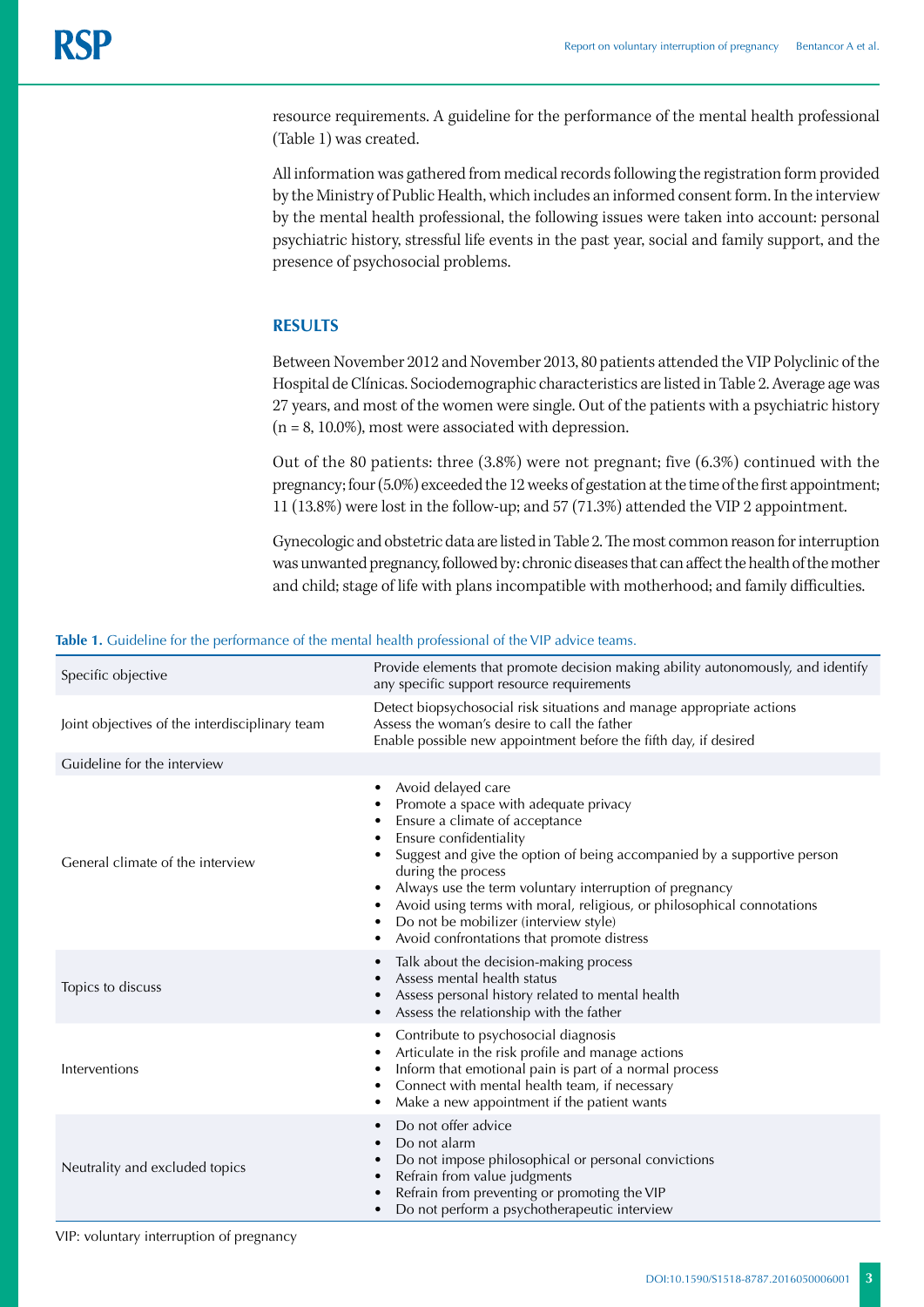| $\circ$<br>- 1<br>$\mathcal{O}I$ |                                                                          | U<br>$\mathcal{L}^{\prime}$ |
|----------------------------------|--------------------------------------------------------------------------|-----------------------------|
| Age                              | Average: 27 years old<br>Minimum 16 years old<br>Maximum 42 years of old | SD: 7.3                     |
|                                  | $\mathbf n$                                                              | $\%$                        |
| Occupation                       |                                                                          |                             |
| Housework                        | 22                                                                       | 31.9                        |
| Employee                         | 13                                                                       | 18.8                        |
| Student                          | 12                                                                       | 17.4                        |
| Unemployed person                | $\, 8$                                                                   | 11.6                        |
| No data                          | 14                                                                       | 20.3                        |
| Marital status                   |                                                                          |                             |
| Married or common-law union      | 16                                                                       | 23.2                        |
| Single                           | 40                                                                       | 58.0                        |
| Divorced or separated            | $\overline{4}$                                                           | 5.8                         |
| No data                          | 9                                                                        | 13.0                        |
| <b>Education level</b>           |                                                                          |                             |
| Primary                          | $\mathbf{1}$                                                             | 1.4                         |
| Secondary                        | $\overline{7}$                                                           | 10.1                        |
| Tertiary                         | $\overline{4}$                                                           | 5.8                         |
| No data                          | 57                                                                       | 82.6                        |
| Origin                           |                                                                          |                             |
| Montevideo                       | 54                                                                       | 78.3                        |
| Inland                           | 6                                                                        | 8.7                         |
| No data                          | 9                                                                        | 13.0                        |
| Accompanied by                   |                                                                          |                             |
| Nobody                           | 23                                                                       | 33.3                        |
| Couple                           | 10                                                                       | 14.5                        |
| Children                         | $\sqrt{2}$                                                               | 2.9                         |
| Father or mother                 | 3                                                                        | 4.3                         |
| Other                            | $\overline{4}$                                                           | 5.8                         |
| No data                          | 27                                                                       | 39.2                        |
| Psychiatric history              |                                                                          |                             |
|                                  |                                                                          |                             |
| Depression<br>Addictions         | 6                                                                        | 8.7                         |
| Domestic violence                | $\mathbf{1}$                                                             | 1.4                         |
|                                  | $\mathfrak z$                                                            | 4.4                         |
| SA                               | $\sqrt{2}$                                                               | 2.9                         |
| Others                           | $\mathbf{1}$                                                             | 1.4                         |
| No history                       | 5                                                                        | $7.3\,$                     |
| No data                          | 51                                                                       | 73.9                        |
| Reason for VIP                   |                                                                          |                             |
| Unwanted pregnancy               | 36                                                                       | 52.2                        |
| Chronic pathology                | $\,$ 6 $\,$                                                              | 8.7                         |
| Family difficulties              | 1                                                                        | 1.4                         |
| Others                           | $\mathbf{1}$                                                             | 1.4                         |
| No data                          | 20                                                                       | 36.3                        |
| Date of gestation (week)         |                                                                          |                             |
| $< 5\,$                          | $\mathbf 1$                                                              | 1.5                         |
| 5                                | $\sqrt{6}$                                                               | 8.7                         |
| $\,$ 6 $\,$                      | $\boldsymbol{9}$                                                         | 13.0                        |

**Table 2.** Sociodemographic and gyneco-obstetric data. Hospital de Clínicas, Montevideo, Uruguay, 2012-2013.

**Continue**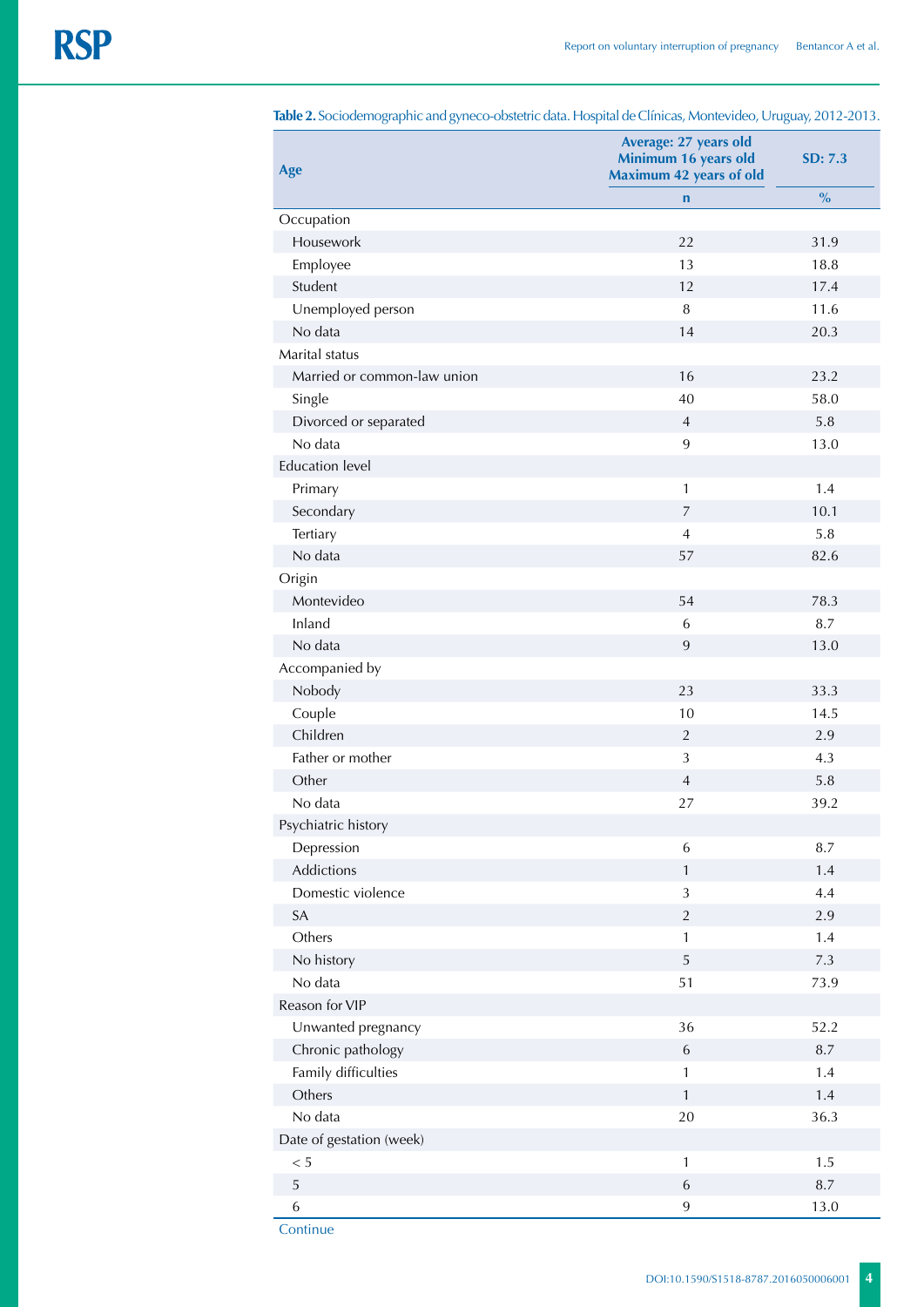| $\overline{7}$       | 14             | 20.3 |
|----------------------|----------------|------|
| 8                    | 9              | 13.0 |
| 9                    | 9              | 13.0 |
| 10                   | 8              | 11.6 |
| 11                   | 2              | 2.9  |
| 12                   | $\overline{2}$ | 2.9  |
| 13                   | 3              | 4.4  |
| No data              | 6              | 8.7  |
| Contraception        |                |      |
| Yes                  | 24             | 34.8 |
| No                   | 3              | 4.3  |
| No data              | 42             | 60.8 |
| Contraception method |                |      |
| Condom               | 9              | 37.5 |
| OC                   | 10             | 41.6 |
| <b>IUD</b>           | 5              | 20.8 |

**Table 2.** Sociodemographic and gyneco-obstetric data. Hospital de Clínicas, Montevideo, Uruguay, 2012-2013. Continuation.

SD: standard deviation; SA: suicide attempts; VIP: voluntary interruption of pregnancy; OC: oral contraceptives; IUD: intrauterine device

Out of the 57 patients who attended the VIP 2 appointment, 50 (87.7%) completed the VIP 3 appointment and, therefore, received the medication. Out of them, 41 (82.0%) continued the process on an outpatient basis, and 9 (18.0%) were admitted to the hospital. In three cases (6.0%) the procedure had to be completed with curettage.

Thirty-seven patients (74.0%) attended the VIP 4 appointment and 13 (26.0%) were lost in the follow-up. Mortality was zero for the study group.

# **DISCUSSION**

After a year of the implementation of the VIP law, a total of 6,676 procedures (41.0% in the public subsector and 59.0% in the private subsector<sup>7</sup>) were reported. From the cases, 64.0% corresponded to the capital Montevideo and 36.0% to inland. The data gathered are in compliance with those reported at the national level, with: 82.0% of procedures in women over 20; 6.2% of cases continuing with the pregnancy; and only 70.0% attending VIP 47 . We observed that unwanted pregnancies often resulted from failure or lack of contraception. It has been shown in previous studies that 43.0% of unplanned pregnancies are the result of improper use of contraceptive methods, and that 52.0% are caused by lack of use<sup>7</sup>. .

The constitution of multidisciplinary teams was different in the different institutions involved. In many cases, they did not includ gynecologists, who claimed conscientious objections (up to 30.0% of them in some departments in the country). As it has happened in other countries, this principle has been difficult to determine, so that it did not incur in non-compliance with the principle of autonomy<sup>4</sup>. .

In the Hospital de Clínicas of UdelaR, a work team with high technical and human quality, seeking a care based on respect, containment, and adequate and necessary information has been consolidated. The integration with the VIP team helped us to better understand women exposed to this problem. Although the psychological interview does not arise from the demand of patients, it is received with willingness and valued as an opportunity. In this sense, we consider important to continue opening lines of work that allow us to explore some aspects related to women's mental health in specific relation to the VIP procedure. Some studies show that women who performed an abortion have similar or lower levels of depression and anxiety